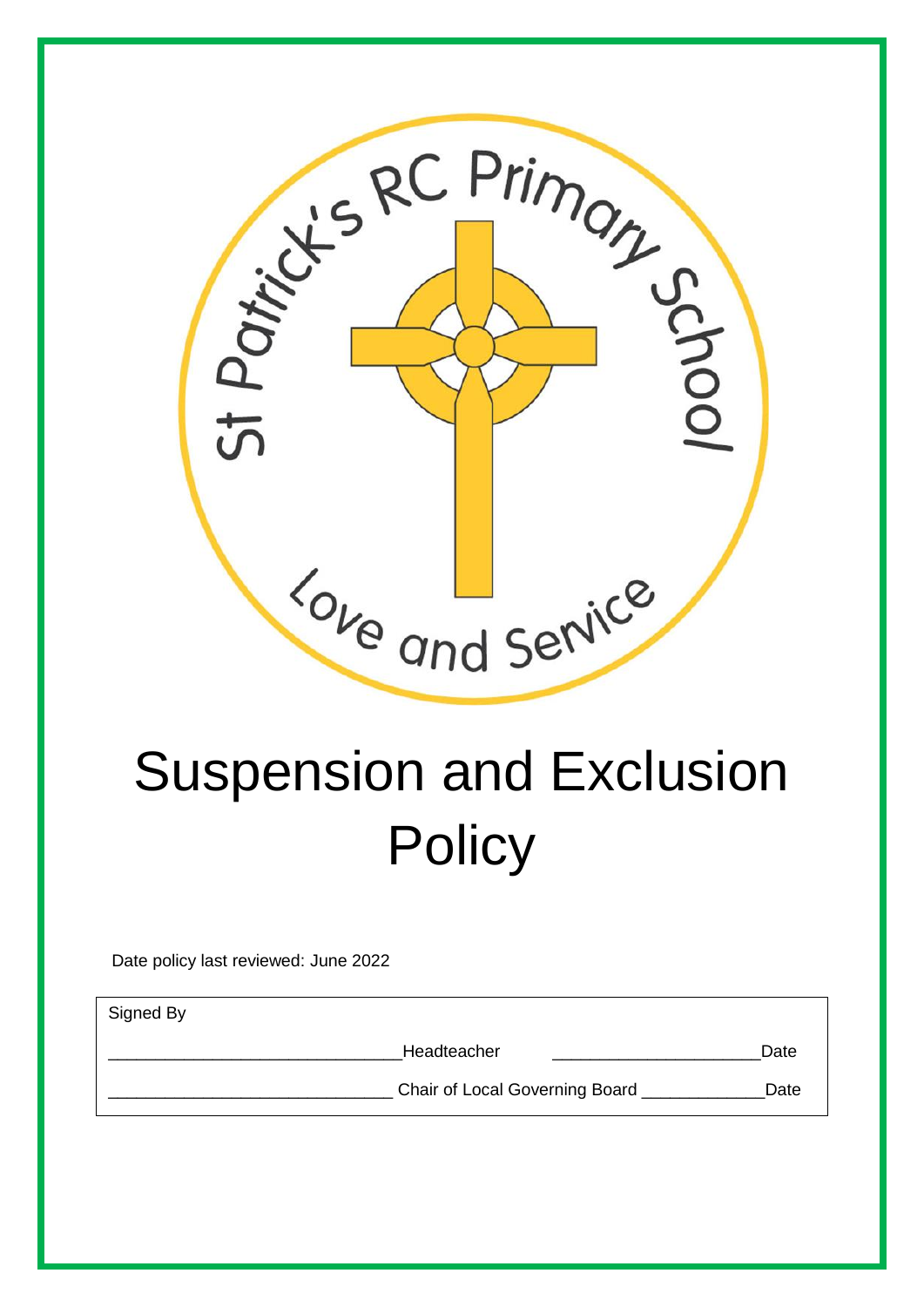## **Contents:**

#### [Statement of intent](#page-2-0)

- 1. [Legal framework](#page-3-0)
- 2. Roles and [responsibilities](#page-3-1)
- 3. [Grounds for suspension or exclusion](#page-6-0)
- 4. [The headteacher's power to suspend and exclude](#page-6-1)
- 5. [Factors to consider when suspending or excluding a pupil](#page-7-0)
- 6. [Duty to inform parents](#page-8-0)
- 7. [Duty to inform the governing board and LA](#page-9-0)
- 8. [Arranging education for suspended or excluding a](#page-9-1) pupils
- 9. [Considering exclusions](#page-10-0)
- 10. [Reaching a decision](#page-11-0)
- 11. [Notification of considered suspensions and exclusions](#page-11-1)
- 12. [Removing excluded pupils from the school register](#page-12-0)
- 13. [Independent review](#page-12-1) panel
- 14. [Appointing a SEND expert](#page-13-0)
- 15. The [role of a SEND expert](#page-14-0)
- 16. [Appointing a clerk](#page-13-0)
- 17. [The role of the clerk](#page-13-1)
- 18. [The duties of the independent review panel](#page-13-1)
- 19. [Reconsidering reinstatement following a review](#page-16-0)
- 20. [Criminal investigations](#page-16-1)
- 21. [Training requirements](#page-17-0)
- 22. Monitoring [and review](#page-13-1)

#### **Appendices**

a) [Flowchart for reviewing the headteacher's suspension or exclusion decision](#page-18-0)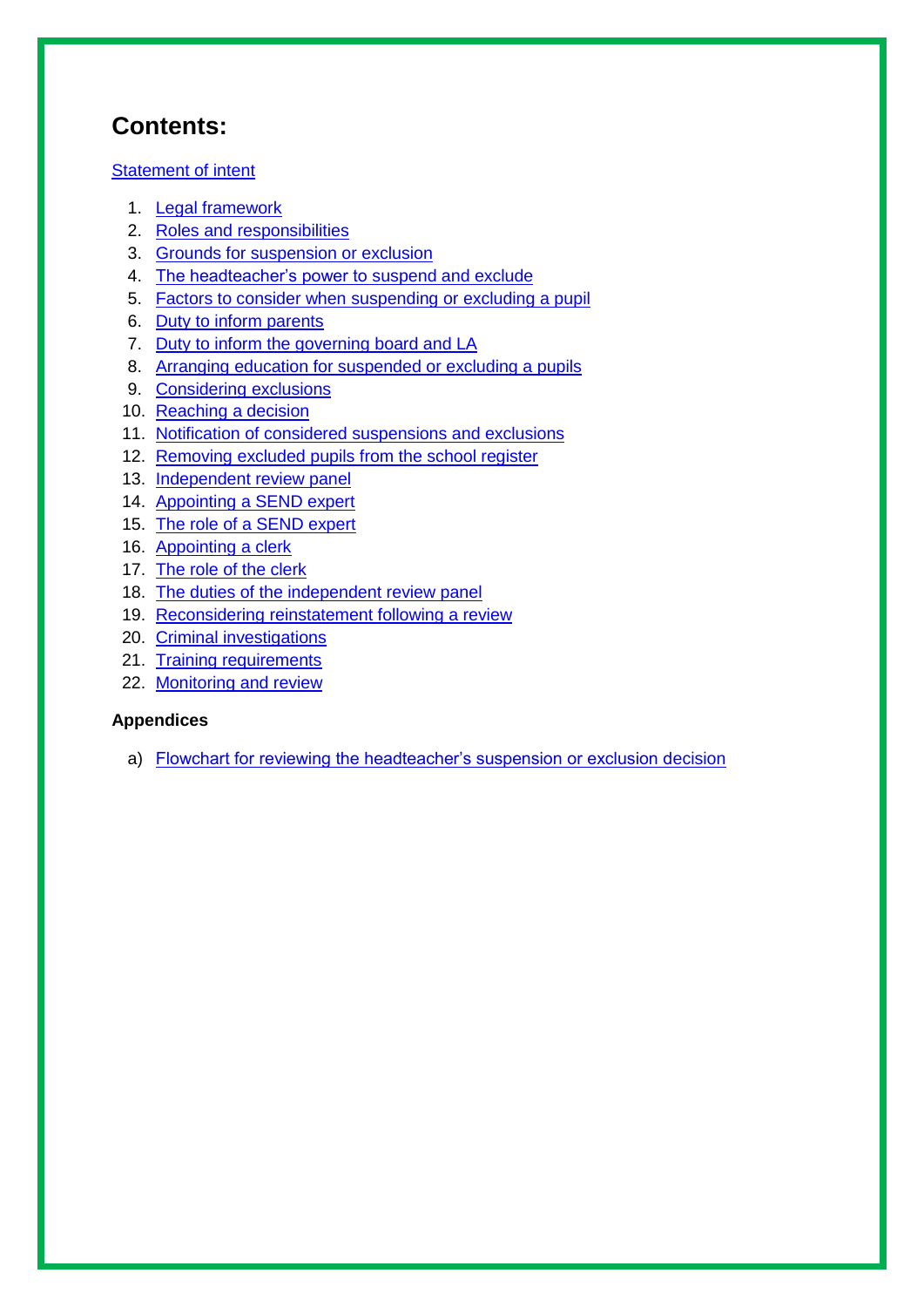#### <span id="page-2-0"></span>**Statement of intent**

At St Patrick's RC Primary School, we understand that good behaviour and discipline is essential for promoting a high-quality education.

Amongst other disciplinary sanctions, the school recognises that suspension and exclusion of pupils may be necessary where there has been a serious breach, or consistent breaches, of the school's Behavioural Policy. Suspending or excluding a pupil may also be required in instances where allowing the pupil to remain in school would be damaging to the education and welfare of themselves or others; in all cases, suspending or excluding pupils should only be used as a means of last resort.

The school has created this policy to clearly define the legal responsibilities of the headteacher, governing board and LA when responding to pupil suspensions and exclusions, to ensure that they are dealt with both fairly and lawfully, and in line with DfE statutory guidance. This policy also aims to secure a pupil's right to an education despite having been suspended or excluded, by ensuring that appropriate arrangements are in place.

A **"suspension"** is defined as the temporary removal of a pupil from the school for behaviour management purposes. A pupil may be suspended for one or more fixed periods, up to a maximum of 45 school days in a single academic year. A suspension does not have to be for a continuous period.

An **"exclusion"** is defined as the permanent removal of a pupil from the school, in response to a serious breach or persistent breaches of the school's Behaviour Policy, and where allowing the pupil to remain in school would seriously harm the education or welfare of the pupils or staff in the school.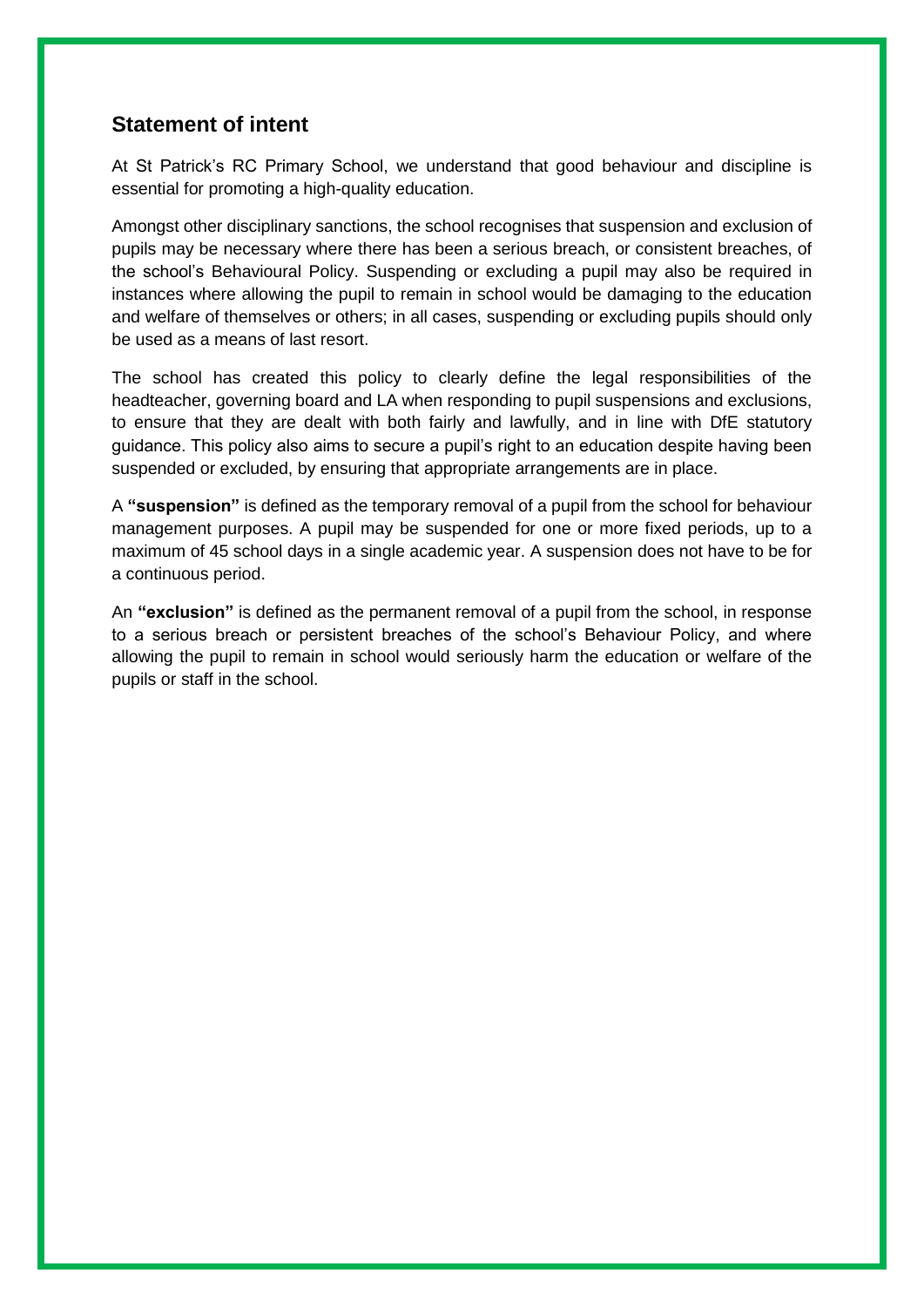#### **1. Legal framework**

<span id="page-3-0"></span>This policy has due regard to all relevant legislation including, but not limited to, the following:

- Education Act 1996
- Education Act 2002
- Education and Inspections Act 2006
- The Education (Provision of Full-Time Education for Excluded Pupils) (England) Regulations 2007
- Equality Act 2010
- The School Discipline (Pupil Exclusions and Reviews) (England) Regulations 2012
- The European Convention on Human Rights (ECHR)

This policy also has due regard to statutory and non-statutory guidance, including, but not limited to, the following:

- DfE (2015) 'Special educational needs and disability code of practice: 0 to 25 years'
- DfE (2016) 'Behaviour and discipline in schools'
- DfE (2017) 'Exclusion from maintained schools, academies and pupil referral units in England'
- DfE (2018) 'Mental health and behaviour in schools'

This policy operates in conjunction with the following school policies:

- Behaviour Policy
- Anti-bullying Policy
- Pupil Code of Conduct
- Special Educational Needs and Disabilities (SEND) Policy
- Social, Emotional and Mental Health (SEMH) Policy
- Child Protection and Safeguarding Policy

#### **2. Roles and responsibilities**

<span id="page-3-1"></span>The LA is responsible for:

- Having due regard to the relevant statutory guidance when carrying out its duties in relation to the education of LAC.
- Arranging suitable full-time education for any pupil of compulsory school age excluded permanently, in coordination with the school.
- Reviewing and reassessing pupils' needs in consultation with their parents where they have an EHC plan and are excluded permanently, with a view to identifying a new placement.
- Arranging the hearing without delay at a time, date and venue convenient for all parties.
- Ensuring the independent review panel consists of three or five members as appropriate, which represent the required categories.
- Ensuring all panel members and the clerk have received training within the two years prior to the date of the review.
- If requested by parents, appointing a SEND expert to attend the panel and covering the associated costs of this appointment.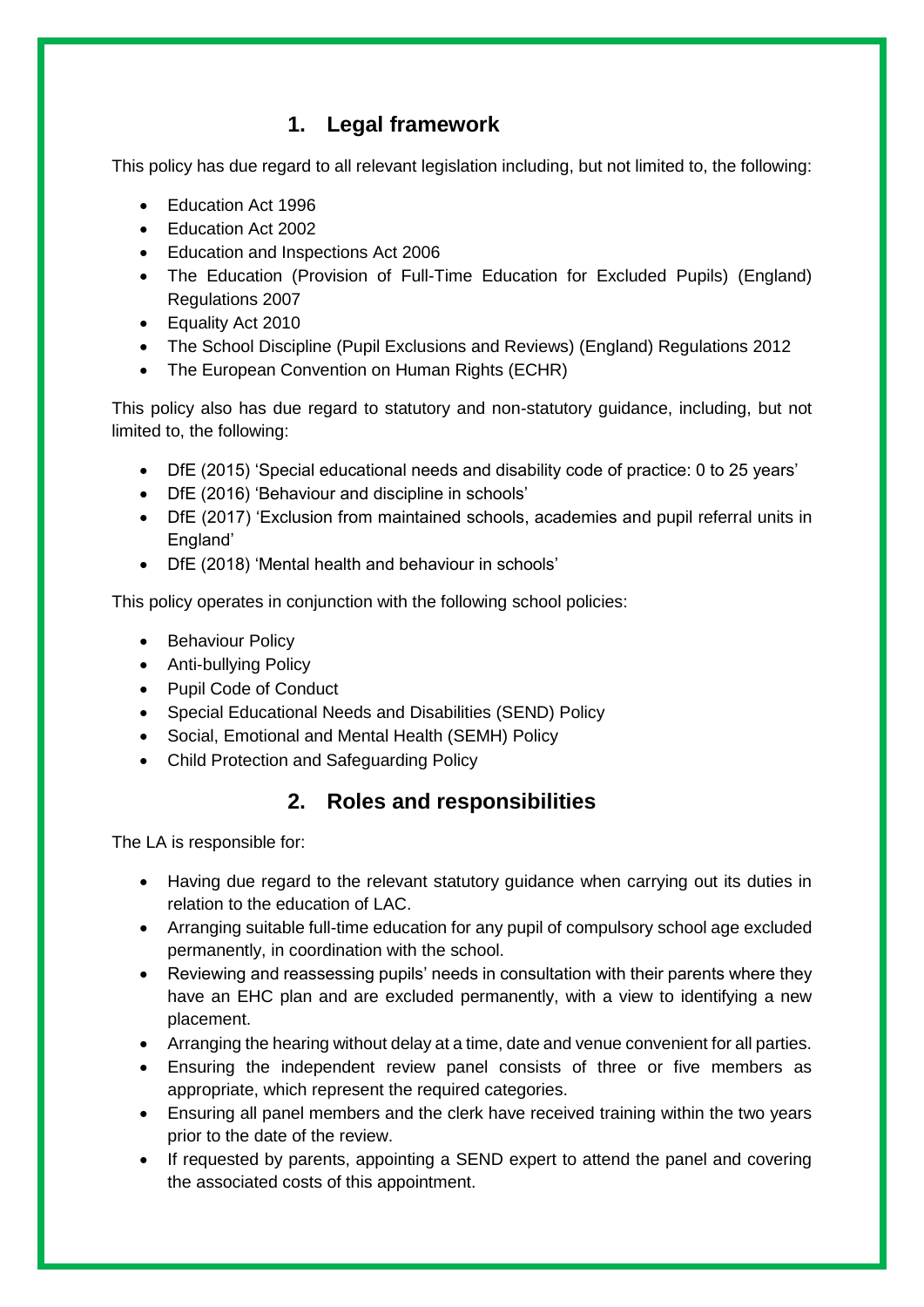The trust is responsible for:

 Arranging for an independent review panel hearing to review the decision of the governing board not to reinstate a permanently excluded pupil where required.

The governing board is responsible for:

- Providing information to the Secretary of State and LA about any exclusions within the last 12 months.
- Arranging suitable full-time education for any pupil of compulsory school age excluded on a fixed-term basis.
- Considering parents' representations about exclusions within 15 school days of receiving notice if the appropriate requirements are met.
- Where a suspension or exclusion would result in a pupil missing a public examination or test, considering the suspension or exclusion before this date.
- Considering whether it would be appropriate for a pupil to be permitted onto the school premises to sit the public examination or test.
- Arranging the representation meeting at a time and date convenient to all parties, but in compliance with the statutory time limits.
- Adhering to its responsibilities to consider the reinstatement of pupils.
- Considering the interests and circumstances of the excluded pupil, including the circumstances in which they were excluded, and have due regard to the interests of others at the school.
- Using the civil standard of proof (based on the 'balance of probabilities', it is more than likely that the fact is true) when establishing the facts relating to a suspension or exclusion.
- Ensuring clear minutes are taken of the representation meeting.
- Noting the outcome of the representation meeting on the pupil's education record, along with copies of relevant papers for future reference.
- Notifying the pupil's parents, the headteacher and LA of its decision and the reasons for it, without delay.
- Where appropriate, informing parents of where to apply for an independent review panel.
- Informing parents of relevant sources of information.
- Ensuring a pupil's name is removed from the school admissions register, where appropriate.
- Reconvening within 10 school days to reconsider reinstatement of a pupil where directed to do so by the suspensions and exclusions review panel.

The clerk to the suspensions and exclusions review panel or the LA will be responsible for:

- Informing the appropriate individuals that they are entitled to:
	- Make written representations to the panel.
	- Attend the hearing and make oral representations to the panel.
	- Be represented.
- Circulating copies of relevant papers at least five school days before the review to all parties.
- Giving all parties details of those attending and their role, once the position is clear.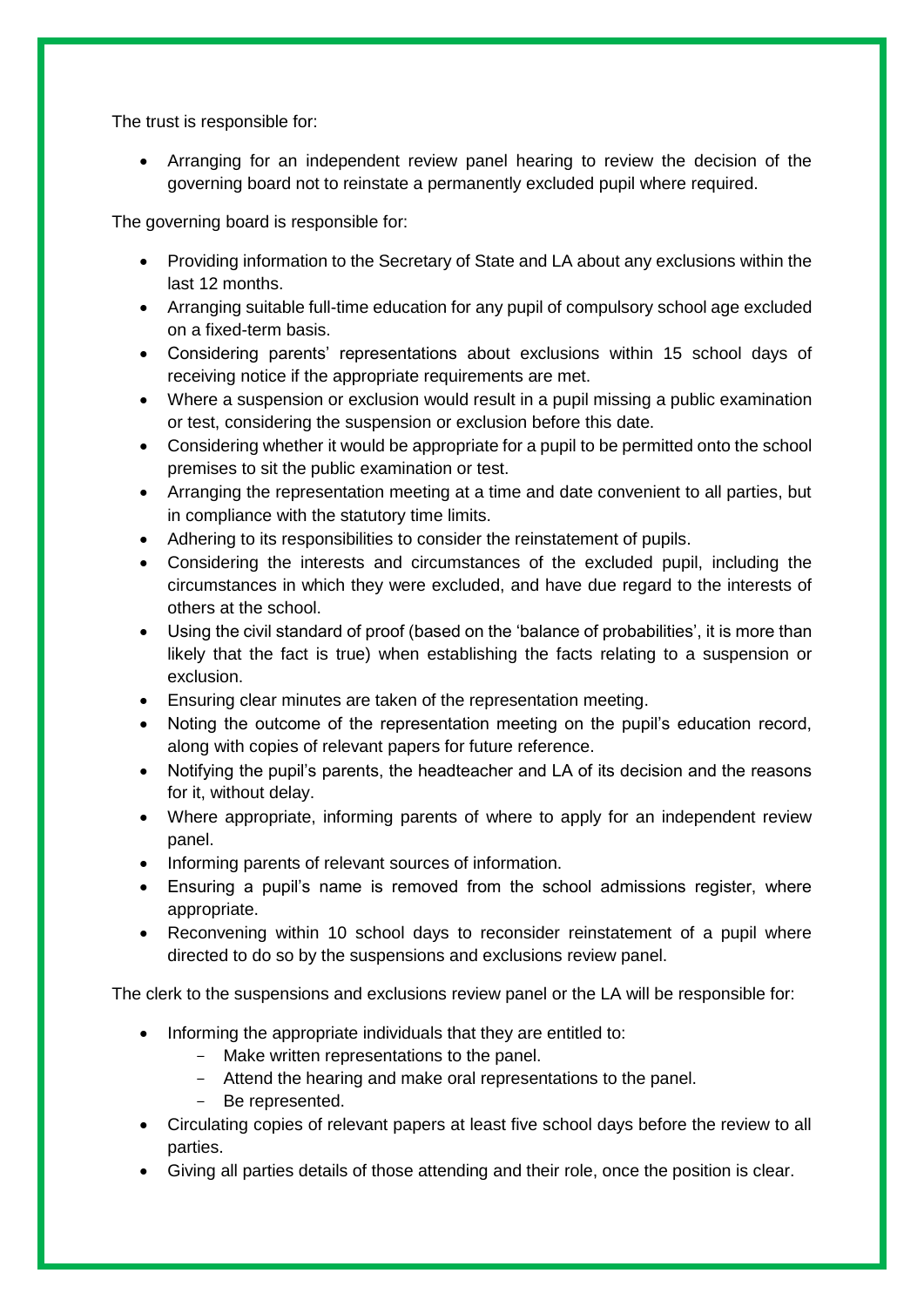Attending the review and ensuring that minutes are produced in accordance with instructions from the panel within the timeframe of the policy.

The headteacher is responsible for:

- Implementing good levels of discipline to ensure all pupils can benefit from the opportunities provided by education and to minimise potential suspensions and exclusions.
- Applying the civil standard of proof when establishing the facts in relation to a suspension or exclusion.
- Complying with their statutory duties in relation to pupils with SEND when administering the suspension or exclusion process, as outlined in the Special Educational Needs and Disabilities (SEND) Policy.
- Considering any contributing factors that are identified after an incident of poor behaviour has occurred, e.g. if a pupil has suffered bereavement, experienced bullying or has a mental health issue.
- Considering the use of a multi-agency assessment for a pupil who demonstrates persistent disruptive behaviour.
- Reviewing the effectiveness of suspensions and exclusions as sanctions, e.g. if a pupil has received multiple suspensions or is approaching the legal limit for suspensions in an academic year.
- Considering what extra support may be needed to identify and address the needs of individual pupils, particularly those with SEND, those eligible for FSM, LAC and those from certain ethnic groups.
- Engaging effectively with parents in supporting the behaviour of pupils with additional needs.
- Determining whether a pupil will be suspended or excluded on disciplinary grounds.
- Withdrawing any suspensions or exclusions that have not been reviewed by the governing board, where appropriate.
- Ensuring any decision to suspend or exclude is lawful, rational, reasonable, fair and proportionate.
- Complying with the requirements of the Equality Act 2010 when deciding whether to suspend or exclude a pupil.
- Ensuring they have considered their legal duty of care when sending a pupil home following a suspension or exclusion.
- Making the decision to suspend or exclude based on the evidence available at the time, regardless of any police investigation and/or criminal proceedings.
- Notifying a pupil's parents without delay where the decision is taken to suspend or exclude the pupil, including the days on which the parents must ensure the pupil is not present in a public place at any time during school hours, as well as any other necessary information statutorily required.
- Ensuring that all information provided to parents is clear and easily understood.
- Notifying the governor responsible and LA of their decision to exclude a pupil where appropriate, as well as the pupil's home authority if required.
- Notifying the governing board once per term of any exclusions in the headteacher's report to governors.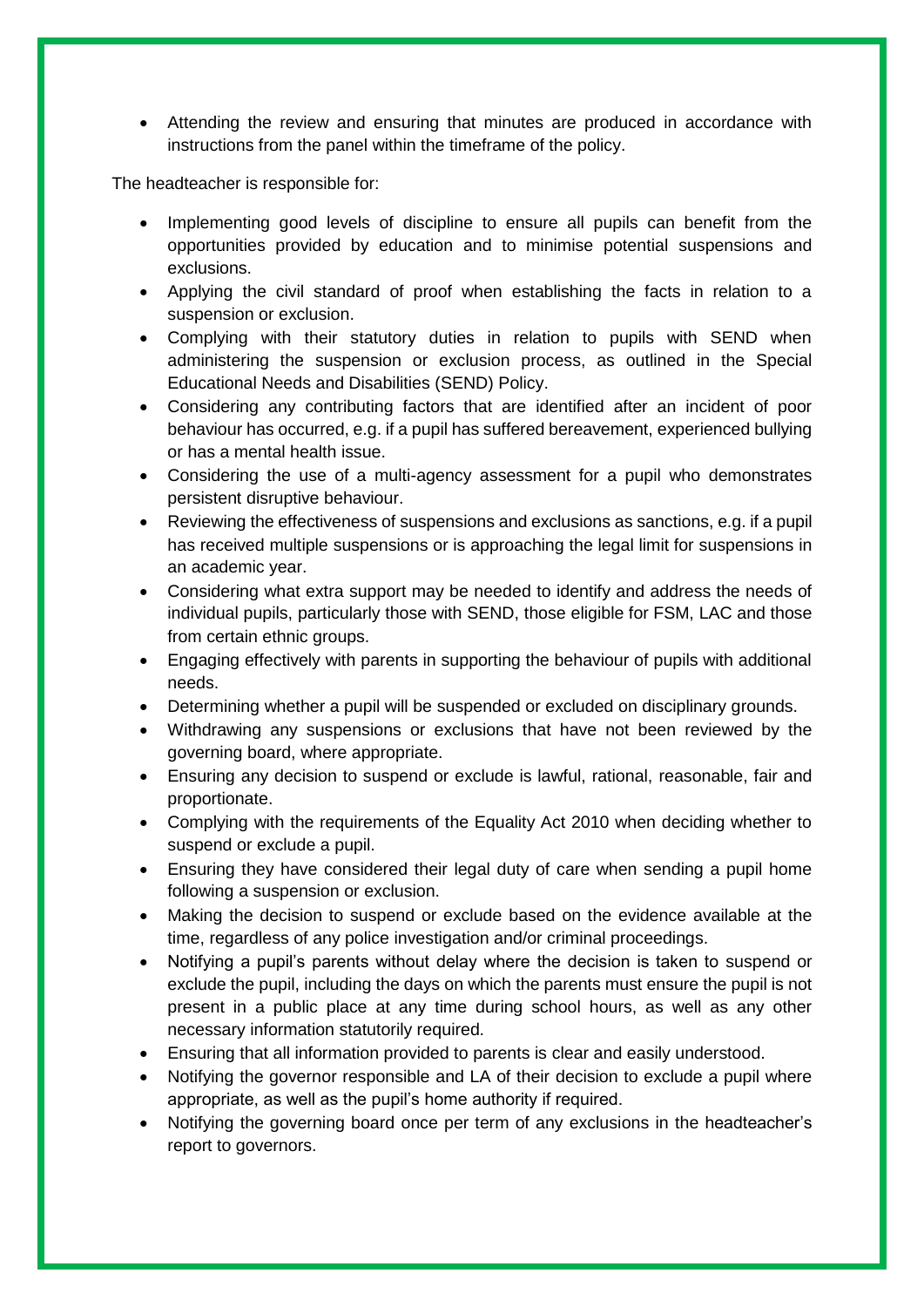Organising suitable work for excluded pupils where alternative provision cannot be arranged.

#### **3. Grounds for exclusion**

<span id="page-6-0"></span>The school will only suspend or exclude a pupil where it is absolutely necessary, and where all other possible disciplinary sanctions, as detailed in the school's Behaviour Policy, have failed to be successful.

The following examples of behaviour may underline the school's decision to suspend or exclude a pupil:

- Any incident which poses a risk to other pupils or members of staff, e.g. bringing a weapon onto the premises
- Any incident which breaches the law
- Persistent and severe bullying
- Verbal and physical abuse
- Constant disruption
- A single, serious and major incident, e.g. serious assault on another individual leading to injury

Pupils can be suspended on a fixed-period basis, i.e. for up to 45 school days within a year, or permanently excluded. Similarly, pupils can be permanently excluded following a suspension, where further evidence is presented. In all cases, the headteacher will decide whether a pupil will be subject to a suspension or an exclusion, depending on what the circumstances warrant.

#### **4. The headteacher's power to exclude**

<span id="page-6-1"></span>Only the headteacher has the power to suspend or exclude a pupil from the school, and is able to decide whether either a suspension or exclusion is appropriate. All suspensions and exclusions will only be issued on disciplinary grounds.

The headteacher is able to suspend pupils where their behaviour is disruptive during lunchtime. All lunchtime suspensions will be counted as half of a school day. The headteacher is also able to consider a pupil's disruptive behaviour outside of the school premises as grounds for suspension or exclusion, in accordance with the school's Behaviour Policy.

When sending a pupil home following any suspension or exclusion, the headteacher will ensure that they exercise their duty of care at all times and will always inform the parents.

Any decision made to suspend or exclude a pupil will be lawful, proportionate and fair, with respect to legislation relating directly to suspensions and exclusions and the school's wider legal duties, including the ECHR. At all times, the headteacher will take into account their legal duties under the Equality Act 2010 and the 'Special educational needs and disability code of practice: 0 to 25 years', ensuring that they do not discriminate on any grounds, e.g. race, sex,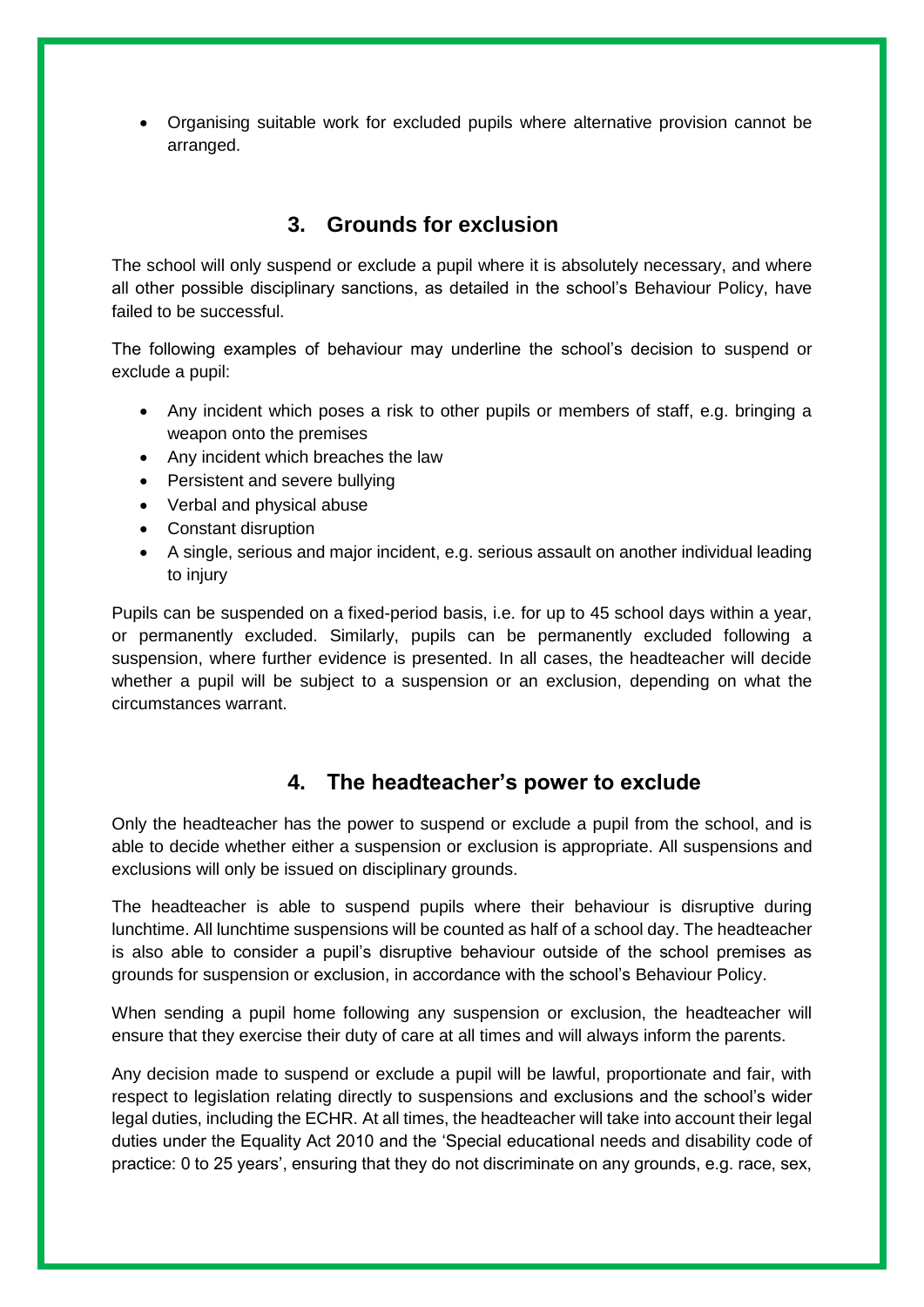or disability, and will not increase the severity of a pupil's suspension or exclusion on these grounds.

The headteacher will apply the civil standard of proof when responding to the facts relating to a suspension or exclusion, i.e. that 'on the balance of probabilities' it is more likely than not that the facts are true.

The headteacher may withdraw any suspension or exclusion that has not already been reviewed by the governing board.

The headteacher will not issue any 'informal' or 'unofficial' suspensions or exclusions, e.g. sending a pupil home to 'cool off', regardless of whether the parents have agreed to this. The headteacher will not use the threat of suspension or exclusion as a means of instructing parents to remove their child from the premises.

All suspensions and exclusions will be formally recorded on the school's pupil information system (SIMs).

#### **5. Factors to consider when suspending or excluding a pupil**

<span id="page-7-0"></span>When considering the suspension or exclusion of a pupil, the headteacher will:

- Allow the pupil the opportunity to present their case once the evidence has been collected.
- Take into account any contributing factors that are identified after a case of poor behaviour has occurred, e.g. if the pupil's wellbeing has been compromised, or they have been subjected to bullying.
- Take into consideration whether the pupil has received multiple suspensions or is approaching the legal limit of 45 suspended days per school year, and whether the suspension is serving as an effective sanction.
- Consider early intervention to address underlying causes of disruptive behaviour, including liaising with external agencies, to assess pupils who demonstrate consistently poor behaviour.

The headteacher will consider what extra support may be available for vulnerable pupil groups whose suspension and exclusion rates are higher, to reduce their risk of suspension pr exclusion, including the following:

- LAC
- Pupils eligible for FSM
- Pupils with SEND
- Certain ethnic groups
- The headteacher will consider avoiding excluding LAC, those with SEMH issues or pupils with an EHC plan. Where any member of staff has concerns about vulnerable pupil groups and their behaviour, they will report this to the headteacher, who will instigate a multi-agency assessment to determine whether the behavioural issues might be a result of educational, mental health or other needs and vulnerabilities. The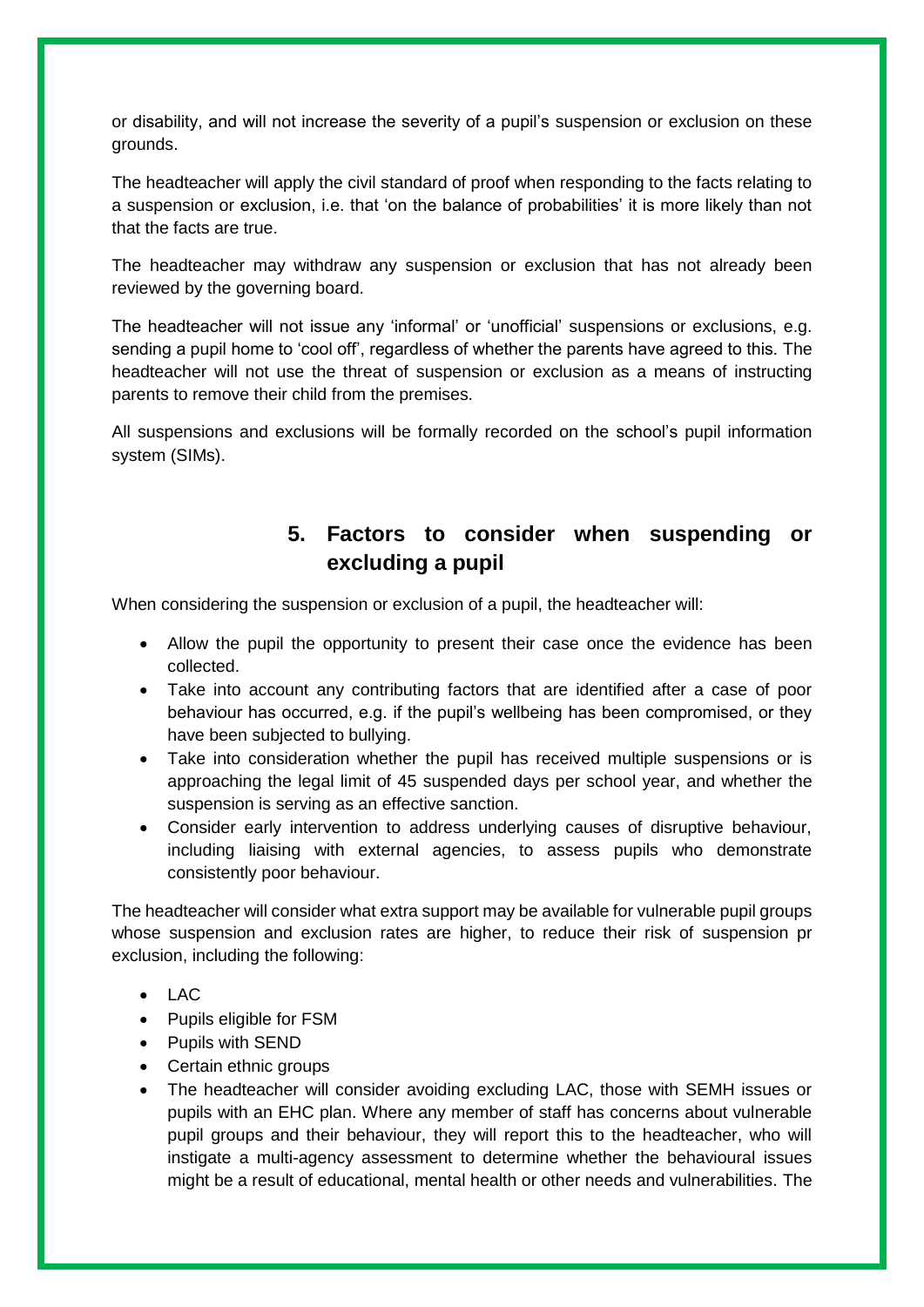full assessment procedures are outlined in the school's Social, Emotional and Mental Health (SEMH) Policy.

- Where SEND or SEMH issues are identified, an individual behaviour plan will be created using the graduated response outlined in the school's Behaviour Policy. If the pupil continues to endanger the physical or emotional wellbeing of other pupils or staff, despite exhausting the graduated response process, then suspension or exclusion may be considered. In accordance with the Equality Act 2010, under no circumstances will a pupil with identified SEND or SEMH issues be suspended or excluded before the graduated response process has been completed.
- Where a pupil with SEND or SEMH issues is excluded because of a SEND- or SEMHrelated need that could not be met at the school, detailed records will be kept highlighting that these pupils are closely tracked and showing that the school has a close relationship with the pupil's next destination.
- The headteacher will work in conjunction with the parents of any pupil with additional needs to establish the most effective support mechanisms.

#### **6. Duty to inform parents**

<span id="page-8-0"></span>Following the headteacher's decision to suspend or exclude a pupil, they will immediately inform the parents, in person or by telephone, supported by email communication, of the period of the suspension, or permanency of the exclusion, and the reasons behind this.

The headteacher will inform the parents in writing (or electronically if written permission has been received from the parents for notices to be sent this way) of the following:

- The reasons for the suspension or exclusion
- The length of the suspension or permanency of the exclusion
- Their right to raise any representations about the suspension or exclusion to the governing board, including how the pupil will be involved in this and how the representations will be made
- Their right to attend a meeting where there is a legal requirement for the governing board to consider the suspension or exclusion, and the fact that they are able to bring an accompanying individual
- The arrangements that have been made for the pupil to continue their education prior to the organisation of any alternative provision, or the pupil's return to school
- Relevant sources of free, impartial information

Where the pupil is of compulsory school age, the headteacher will inform the parents by the end of the afternoon session that for the first five days of the suspension or exclusion (or until the start date of any alternative provision or the end of the suspension, where this is earlier), parents are legally required to ensure that their child is not present in a public place during school hours without justification, and that parents may receive a penalty fine if they fail to do so.

Where the headteacher has arranged alternative provision, they will also inform the parents of the following:

- The start and end date for any provision of full-time education
- The address at which the provision will take place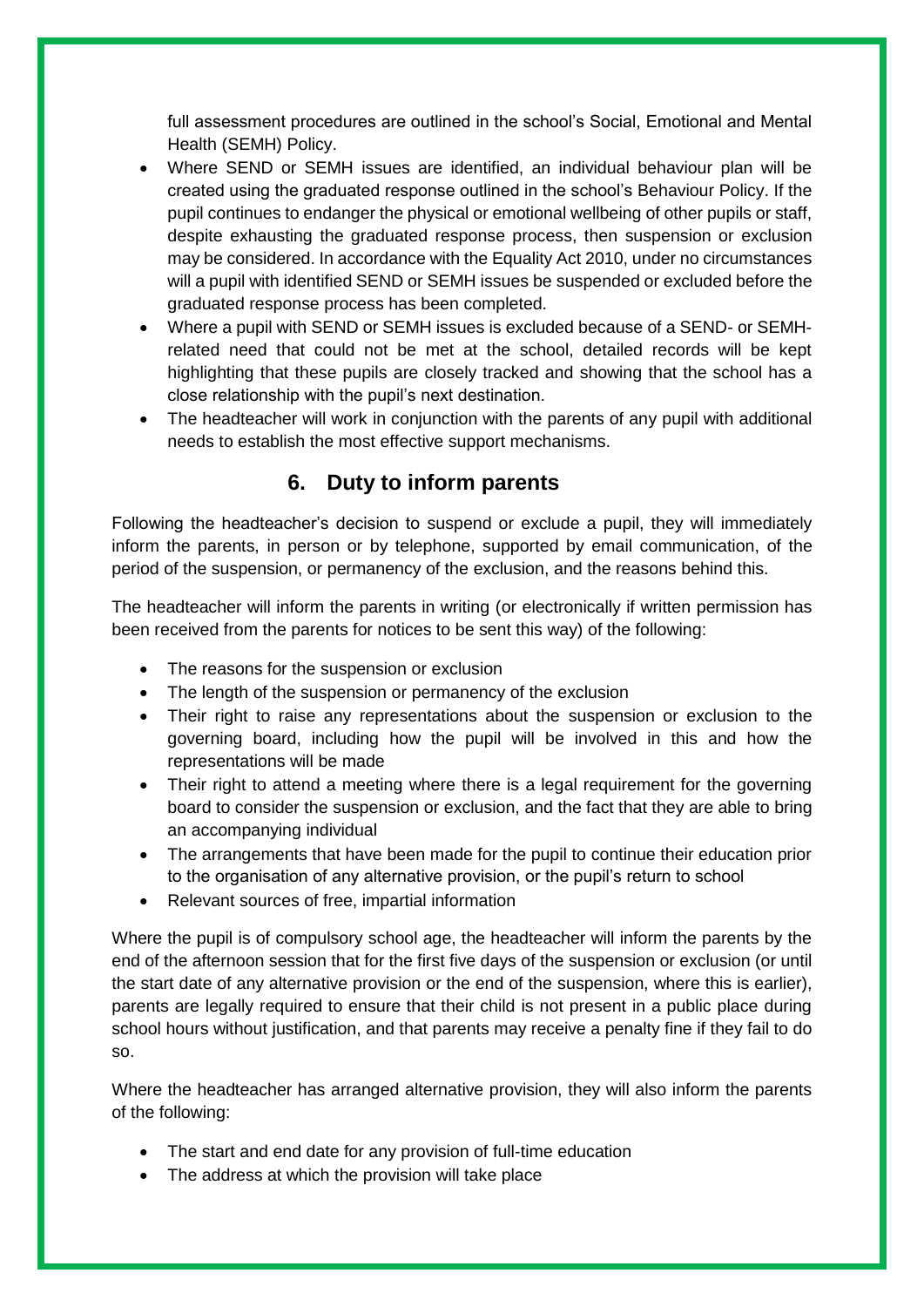• Any information necessary for the pupil to identify the person they should report to on the starting date

Where the headteacher is unable to provide information on alternative provision by the end of the afternoon session, they will provide the information in a subsequent written notice without further delay, and within 48 hours of the pupil beginning the provision. If the alternative provision is due to begin before the sixth day of the suspension or exclusion, the headteacher is able to give less than 48 hours of notice, with parental consent.

If the headteacher has decided to suspend the pupil for a further fixed period following their original suspension, or to permanently exclude them, they will notify the parents without delay and issue a new suspension or exclusion notice to parents.

## **7. Duty to inform the governing board and LA**

<span id="page-9-0"></span>The headteacher will inform the responsible governor and the LA, without delay, of the following:

- Any permanent exclusions (including where a suspension is followed by a decision to permanently exclude the pupil)
- Any suspensions which would result in the pupil being suspended for more than 5 school days in a term (or more than 10 lunchtimes)
- Any suspensions or exclusions which would result in the pupil being absent from an examination or national curriculum test

For any suspensions and exclusions, other than those above, the headteacher will notify the governing board and LA once per term. All notifications to the governing board and LA will include the reasons for suspension or exclusion and the duration of any suspension.

If a pupil who is suspended or excluded lives outside the LA in which the school is located, the headteacher will notify the pupil's 'home authority'.

### **8. Arranging education for suspended and excluded pupils**

<span id="page-9-1"></span>For any suspensions of more than five school days, the governing board will arrange suitable full-time education for the pupil, which will begin no later than the sixth day of suspension. Where a pupil receives consecutive suspensions, these will be regarded as cumulative, and full-time education will still have to be provided from the sixth day of suspension. For exclusions, full-time education will be provided for the pupil from the sixth day of exclusion.

The governing board will not arrange full-time education for any pupil who is currently in their final year of compulsory education, and who does not have any further public examinations to sit.

The governing board is aware that it is beneficial to suspended and excluded pupils to begin their alternative education arrangements before the sixth day of suspension or exclusion;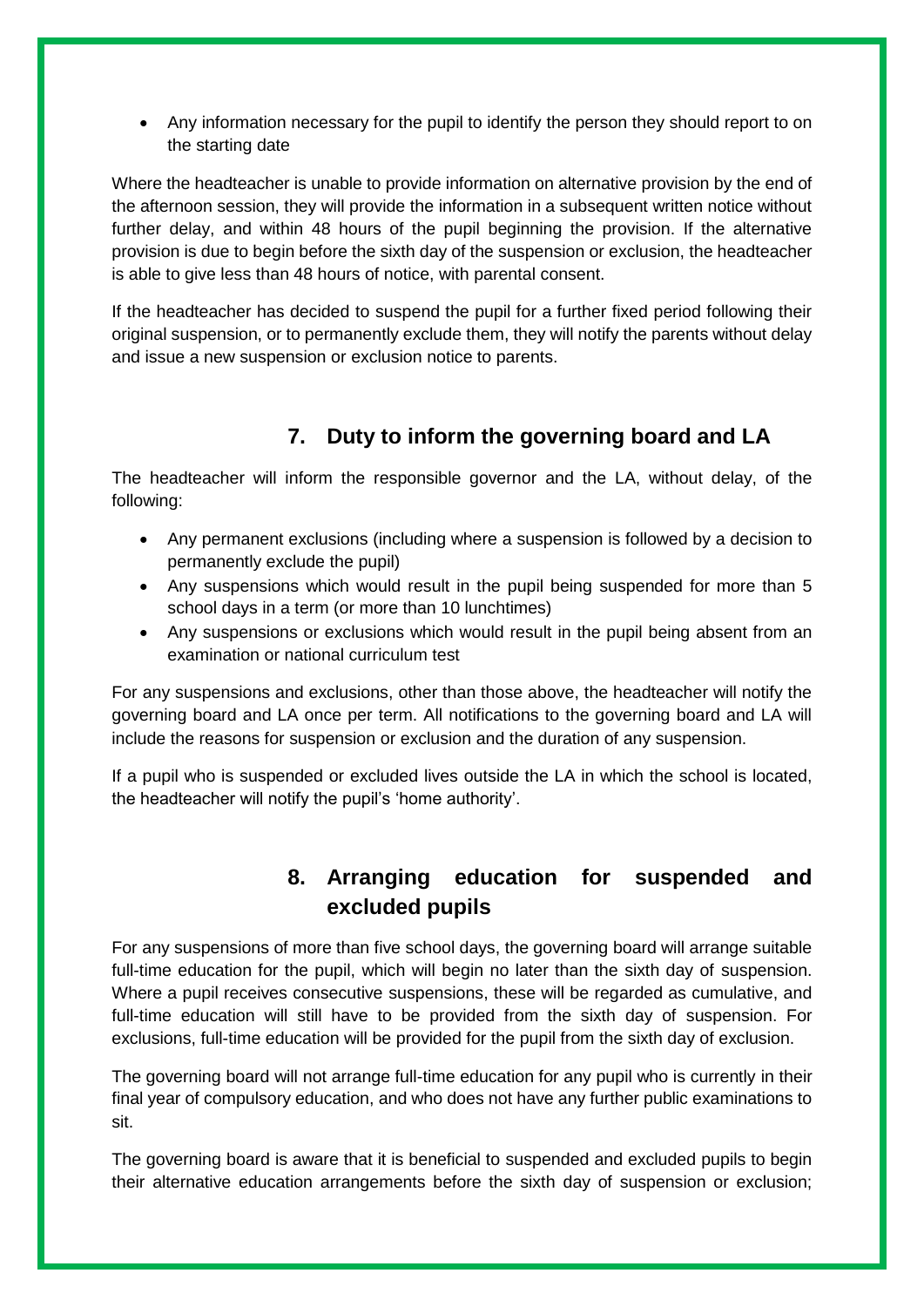therefore, the governing board will always attempt to arrange alternative provision before the sixth day. Where it is not possible to arrange alternative provision during the first five days, the school will ensure that they take reasonable steps to set and mark work for the pupil.

If a pupil with SEND has been suspended or excluded, the governing board will ensure that:

- Any alternative provision is arranged in consultation with the pupil's parents, who are able to request preferences.
- When identifying alternative provision, any EHC plan is reviewed or the pupil's needs are reassessed, in consultation with the pupil's parents.

### **9. Considering suspensions and exclusions**

<span id="page-10-0"></span>The governing board will consider any representations made by parents regarding suspensions and exclusions.

Parents and, where requested, a friend or representative, the headteacher, and a member of the LA will be invited to attend any consideration of suspensions and exclusions and will be able to make representations. Any meeting to consider reinstatement of a pupil will be arranged at a date and time convenient for all parties, and in compliance with any statutory time limits.

The governing board will consider the reinstatement of a suspended or excluded pupil, where:

- The exclusion is permanent.
- The suspension is fixed-period, and would bring the pupil's total number of suspended school days to more than 15 in any given term.
- The suspension or exclusion would result in the pupil missing a public examination.

In the case of a suspension where the pupil's total number of suspended days is more than 5 but less than 15 school days within a term, if requested by the parents, the governing board will consider suspensions within 50 school days of receiving notification. Where the pupil's total number of suspended school days does not amount to more than 5, in the absence of any such representations, the governing board is not required to meet and cannot direct the reinstatement of the pupil.

Where suspension or exclusion would result in a pupil missing a public examination, the governing board will consider the suspension or exclusion before the test to decide whether the pupil should be reinstated in time to take the examination.

If it is not practicable for a sufficient number of governors to consider the decision before the examination, a smaller sub-committee will consider the suspension or exclusion and decide whether or not to reinstate the pupil. In light of the above, the governing board will also consider whether it would be appropriate to allow the suspended or excluded pupil to enter the premises to take the examination.

When considering the reinstatement of a pupil, the governing board will:

Only discuss the suspension or exclusion with the parties present at the meeting.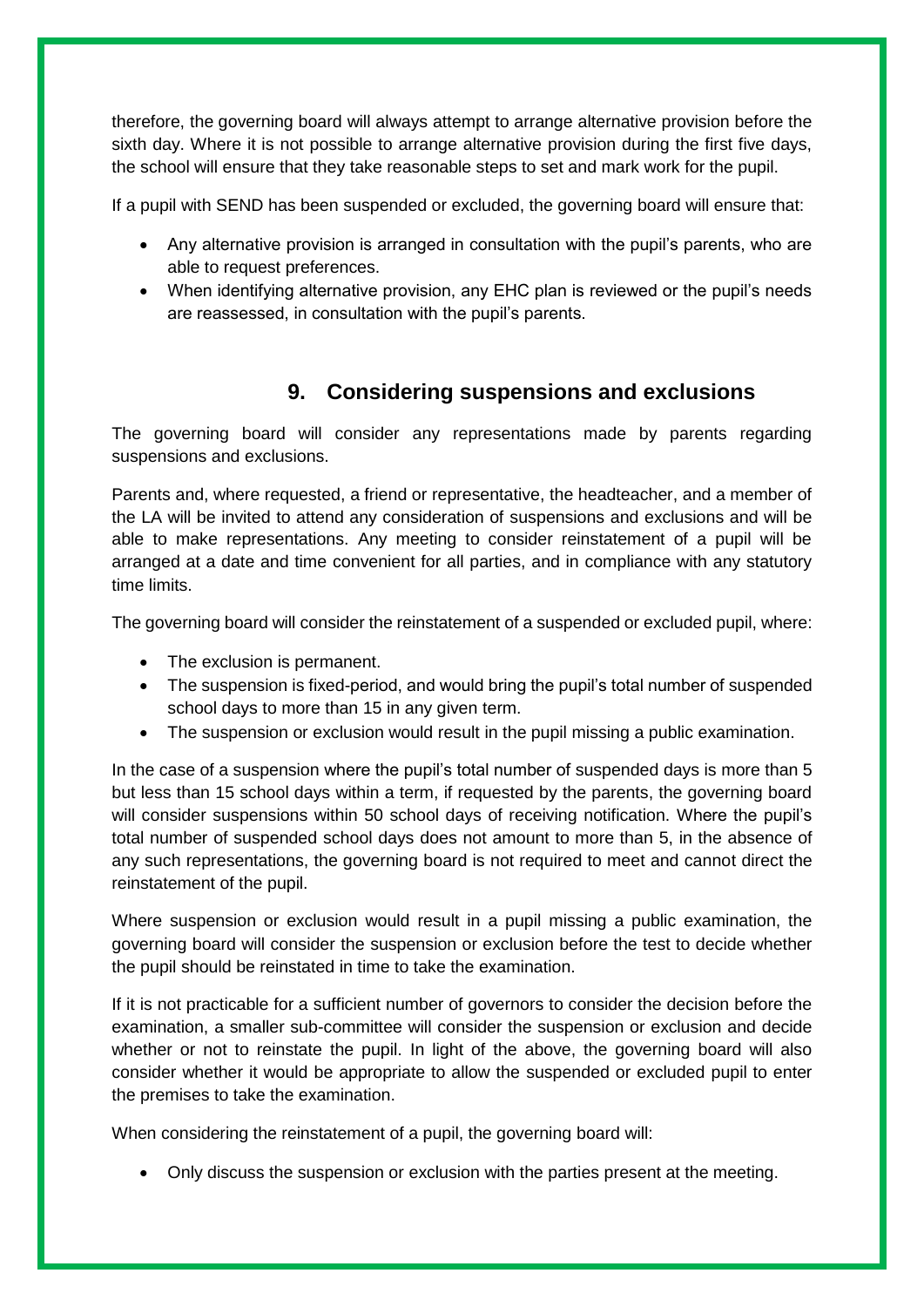- Ask for any written evidence prior to the meeting.
- Circulate any written evidence and information to all parties, at least five school days in advance of the meeting.
- Allow pupils and parents to be accompanied by a person of their choice to the meeting.
- Consider what reasonable adjustments need to be made to support the attendance and contribution of parties at the meeting.
- Identify the steps needed to enable and encourage the suspended or excluded pupil to attend the meeting and speak on their behalf, or how they may contribute personal views by other means if attendance is not possible.
- Consider the interests and circumstances of the pupil, including the grounds for suspension or exclusion.

#### <span id="page-11-0"></span>**10. Reaching a decision**

After considering suspensions and exclusions, the governing board will either:

- Decline to reinstate the pupil.
- Direct the reinstatement of the pupil immediately, or on a specified date.

If reinstatement would make no practical difference, e.g. if the pupil has already returned to school following a suspension or the parents make clear they do not want their child reinstated, the governing board will still consider whether the pupil should be officially reinstated, and whether the headteacher's decision to suspend or exclude the pupil was fair, lawful and proportionate, based on the evidence presented.

The governing board will apply the civil standard of proof when responding to the acts relating to a suspension or exclusion, i.e. that on the 'balance of probabilities' it is more likely than not that the facts are true.

To reach a decision, the governing board will:

- Identify the steps they intend to take to ensure that all parties involved will have the opportunity to participate and present their views.
- Ensure that minutes are taken of the meeting as a record of the evidence that was considered.
- Ask all parties to withdraw from the meeting before concluding their decision.
- Consider whether the suspension or exclusion of the pupil was lawful, proportionate and fair, taking into account the headteacher's legal duties and any evidence that was presented to the governing board in relation to the decision.
- Record the outcome of the decision on the pupil's educational records, along with copies, which will be kept for at least six months.
- Make a note of their findings, where they have considered a suspension or exclusion but cannot reinstate the pupil.

#### <span id="page-11-1"></span>**11. Notification of considered suspensions and exclusions**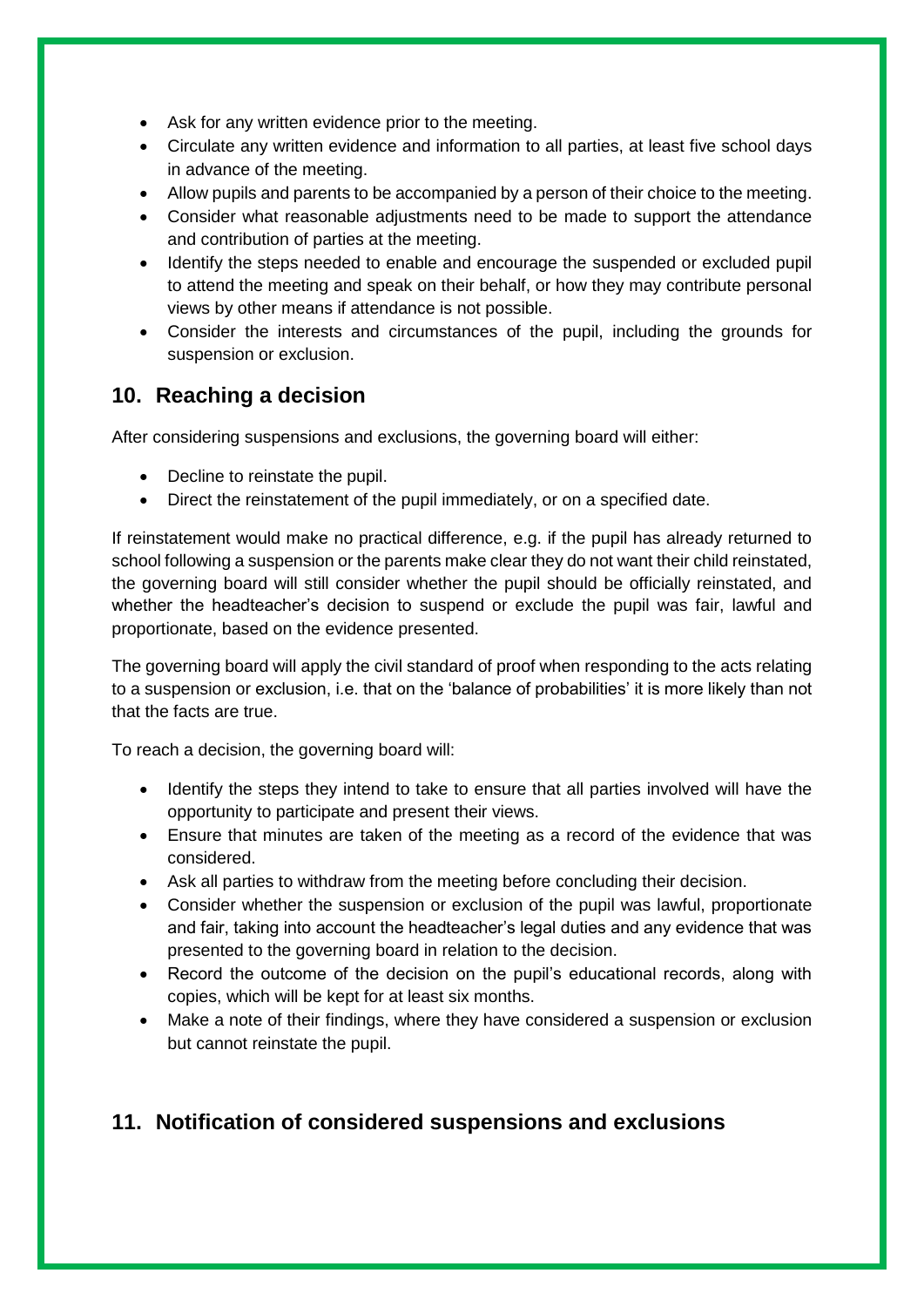The governing board will notify the parents of the suspended or excluded pupil, the headteacher, and the LA of their decision following the consideration of a suspension or exclusion, in writing and without delay.

In the case of exclusion, where the governing board decides not to reinstate the pupil, they will notify the parents:

- That the exclusion is permanent.
- Of their right for it to be reviewed by an independent review panel.
- Of the date by which an application for review must be made.
- Of the name and address of whom the review application should be submitted to.
- That any application should set out the grounds on which it is being made and that, where appropriate, this should include reference to how a pupil's SEND is considered relevant to the exclusion.
- That, regardless of whether a pupil has been identified as having SEND, the parents have a right to require the governing board to ensure a SEND expert attends the review.
- Of the role of the SEND expert that will attend the review, and that the parents will not be charged for this.
- That they are required to make it clear if they wish for a SEND expert to attend the review.
- That they may appoint someone at their own expense to make representations to the panel.

The governing board will also notify parents that, if they believe a suspension or exclusion has been issued as a result of discrimination, then they are required to make a claim under the Equality Act 2010 to the First-tier Tribunal (SEND), and that this should be within six months of when the discrimination allegedly took place.

After any conclusion, the governing board will notify the parents, and all other parties involved, of the decision that was made and the reasoning for this, in sufficient detail.

#### <span id="page-12-0"></span>**12. Removing excluded pupils from the school register**

The headteacher will remove pupils from the school register if:

- <span id="page-12-1"></span> 15 school days have passed since the parents were notified of the governing board's decision not to reinstate the pupil and no application for an independent panel review has been received.
- The parents have stated in writing that they will not be applying for an independent panel review following an exclusion.

If an application for an independent panel review has been made within 15 school days, the headteacher will wait until the review has been determined, or abandoned, and until the governing board has completed any reconsideration that the panel recommended or directed it to carry out, before removing the pupil from the school register.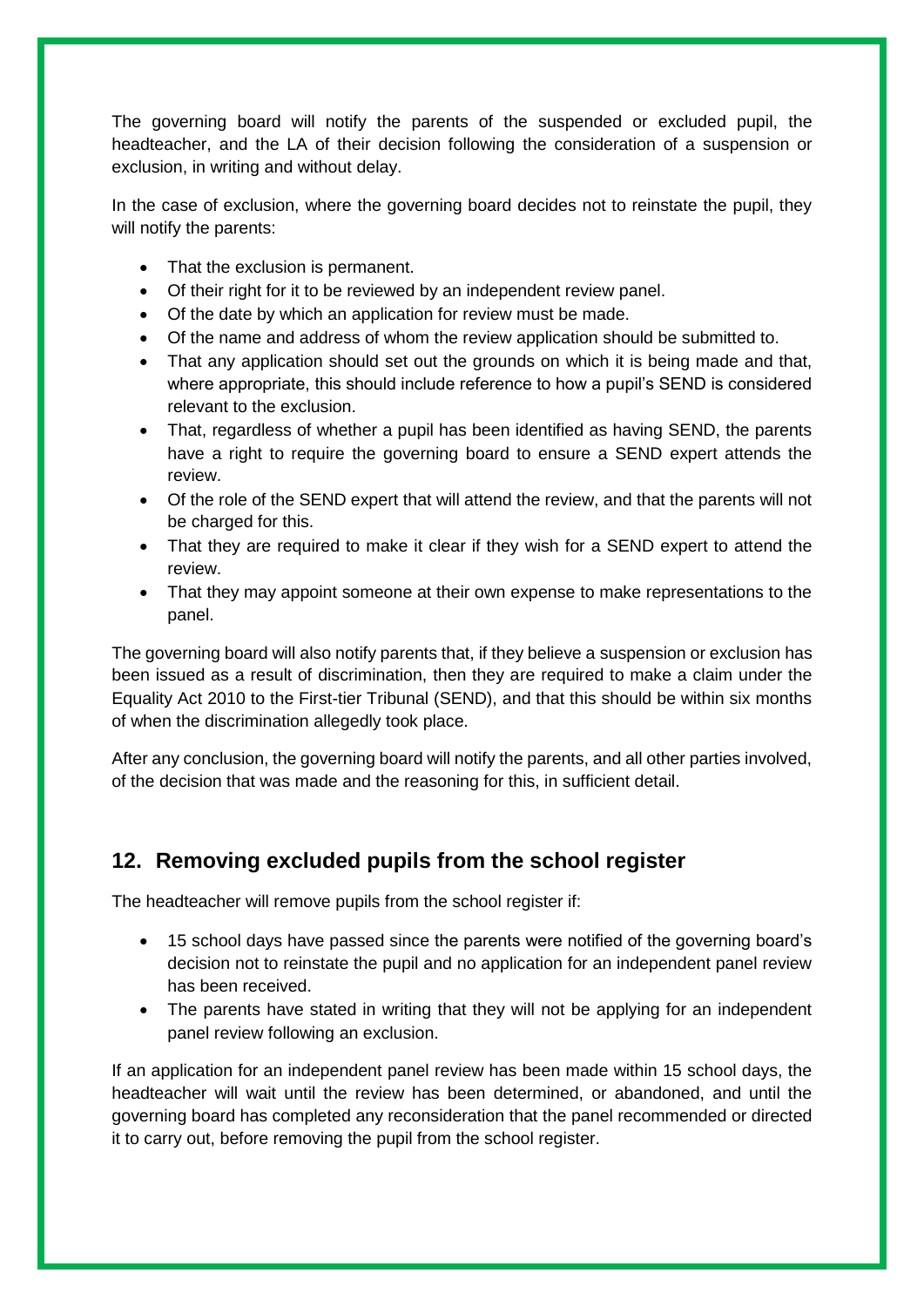If a pupil's name is to be removed from the register, the headteacher will make a return to the LA, which will include:

- All the particulars which were entered in the register.
- The address of any parent with whom the pupil normally resides.
- The grounds upon which the pupil's name is to be removed from the register.

Any return to the LA will be made as soon as the grounds for removal are met and no later than the date in which the pupil's name was removed.

If a pupil's name has been removed from the register and a discrimination claim is made, the pupil may be reinstated following a decision made by the First-tier Tribunal (SEND) or County Court.

Whilst a pupil's name remains on the admissions register, the appropriate code will be used to mark the pupil's attendance:

- Code B: Education off-site
- Code D: Dual registration
- Code E: Absent and not attending alternative provision

#### <span id="page-13-0"></span>**13. Independent review panel**

The LA will review the governing board's decision not to reinstate an excluded pupil if the parents submit their application for this within the required time frame.

The LA will constitute an independent review panel of three or five members that represent the following categories:

- A lay member to chair the panel. This individual will not have worked in any school in a paid capacity
- A current or former school governor who has served for at least 12 consecutive months in the last 5 years
- A headteacher or individual who has been a headteacher within the last 5 years

Parents are required to submit their applications within:

- 15 school days of the governing board's notification of their decision.
- 15 school days of the final determination of a discriminatory claim made under the Equality Act 2010.

Any application made outside of the above timeframe will not be reviewed. Parents are able to request an independent panel review even if they did not make a case to, or attend, the governing board's initial consideration of the exclusion.

<span id="page-13-1"></span>The LA will adhere to all statutory guidelines when conducting an independent panel review, as outlined in the DfE's statutory guidance document 'Exclusion from maintained schools, academies and pupil referral units in England'.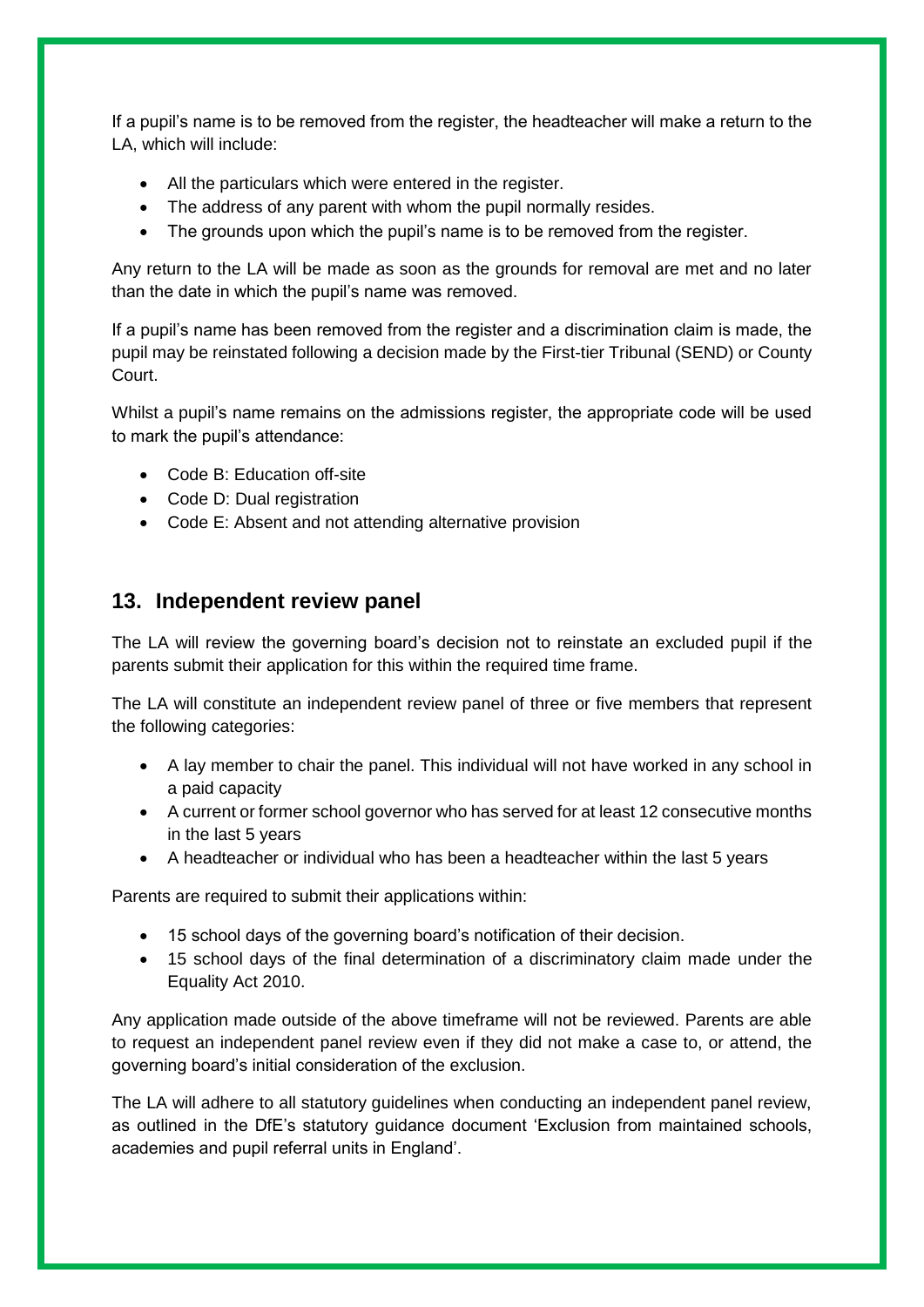## **14. Appointing a SEND expert**

If requested by parents in their application for an independent review panel, the LA will appoint a SEND expert to attend the panel and covers the associated costs of this appointment. Parents have a right to request the attendance of a SEND expert at a review, regardless of whether the school recognises that their child has SEND.

The LA will make arrangements to indemnify the SEND expert against any legal costs and expenses reasonably incurred as a result of any decisions or actions connected to the review and which are taken in good faith.

An individual will not serve as a SEND expert if they have, or at any time have had, any connection with the LA, school, parents or pupil, or the incident leading to the exclusion, which might reasonably be taken to raise doubts about their ability to act impartially; however, an individual is not taken to have such a connection solely because they are an employee of the LA.

The SEND expert will be a professional with first-hand experience of the assessment and support of SEND, as well as an understanding of the legal requirements on schools in relation to SEND. Examples of suitable individuals include educational psychologists, specialist SEND teachers, SENCOs and behaviour support teachers.

Recently retired individuals are not precluded from fulfilling this role; however, during interview, the LA will assess the knowledge of such individuals in order to ensure that they have a good understanding of current practice and the legal requirements on schools in relation to SEND.

Whilst individuals are not automatically taken to be partial simply because they are an employee of, or contracted by, the LA, they will not have had any previous involvement in the assessment or support of SEND for the excluded pupil, or siblings of the excluded pupil. The LA will request that prospective SEND experts declare any conflict of interest at the earliest opportunity.

The final decision on the appointment of a SEND expert is for the LA to make, but it will take reasonable steps to ensure that parents have confidence in the impartiality and capability of the SEND expert. Where possible, this will include offering parents a choice of SEND expert. In order to meet its duties within the statutory time frame, the LA will consider maintaining a list of individuals capable of performing the role of SEND expert in advance of a request.

The LA will determine the amount of any payment in relation to the appointment of the SEND expert, such as financial loss, travel and subsistence allowances.

#### <span id="page-14-0"></span>**15. The role of the SEND expert**

The SEND expert's role is analogous to an expert witness, providing (orally and/or written) impartial advice to the panel on how SEND might be relevant to the exclusion. The SEND expert will base their advice on the evidence provided to the panel. The SEND expert's role does not include making an assessment of the pupil's SEND.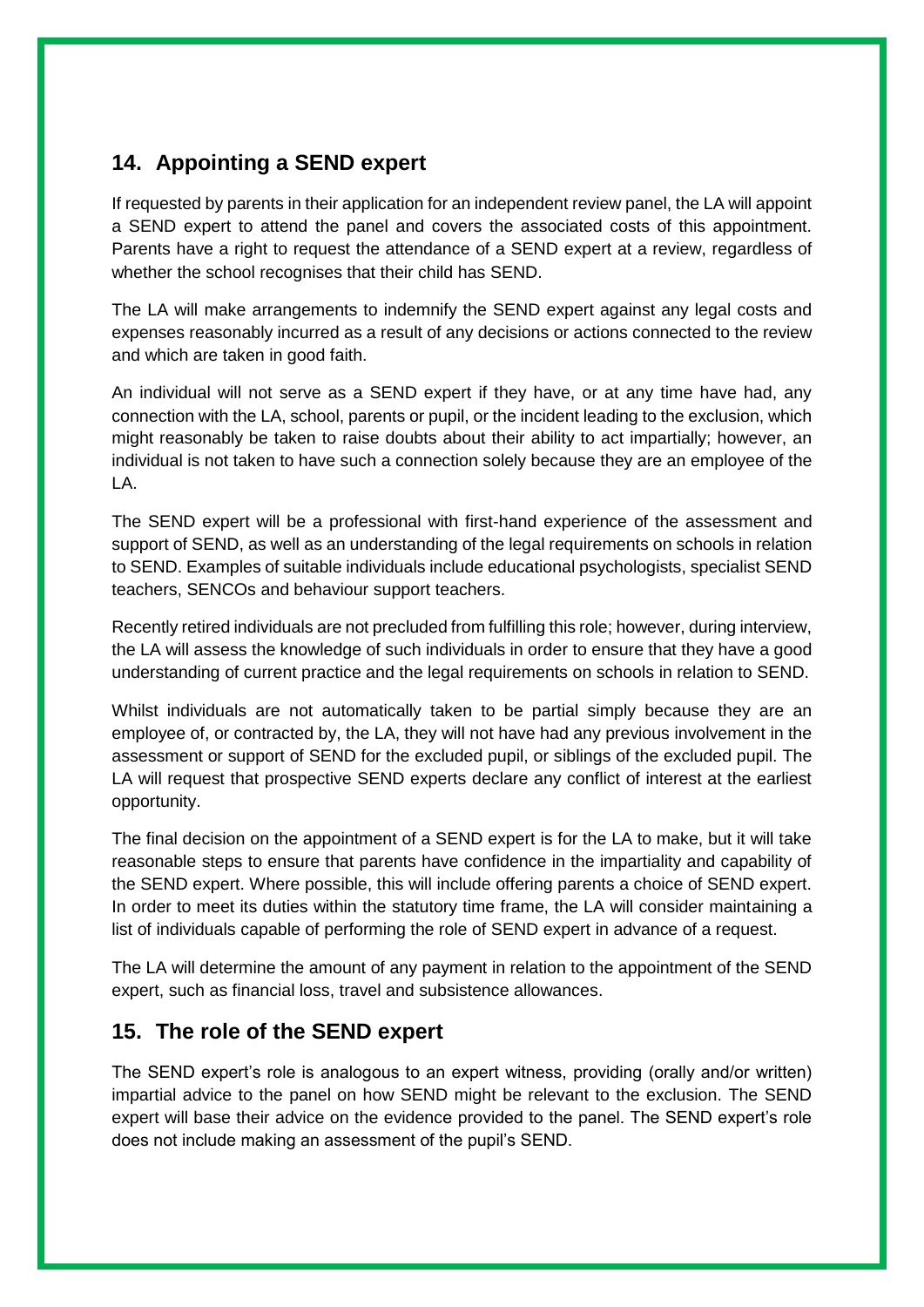The focus of the SEND expert's advice will be on whether the school's policies which relate to SEND, or the application of these policies in relation to the excluded pupil, were legal, reasonable and procedurally fair. If the SEND expert believes that this was not the case, they will, where possible, advise the panel on the possible contribution this could have made to the circumstances of the pupil's exclusion.

Where the school does not recognise that a pupil has SEND, the SEND expert will advise the panel on whether they believe the school acted in a legal, reasonable and procedurally fair way with respect to the identification of any SEND that the pupil may potentially have, and any contribution that this could have made to the circumstances of the pupil's exclusion.

The SEND expert will not criticise a school's policies or actions simply because they believe a different approach should have been followed or because another school might have taken a different approach.

### **16. Appointing a clerk**

The LA will decide whether to appoint a clerk to the independent review panel, or to make alternative arrangements to administer the panel.

Where a clerk is appointed, the LA will ensure that the clerk did not serve as clerk to the governing board when the decision was made not to reinstate the pupil.

#### **17. The role of a clerk**

The clerk's role is to provide advice to the panel and parties to the review on procedure, law and statutory guidance on exclusions.

The clerk will:

- Identify, in advance of the meeting, whether the excluded pupil wishes to attend the panel hearing, taking reasonable steps to enable the pupil to feedback their views, irrespective of their attendance.
- Identify, in advance of the meeting, whether any alleged victims of the incident(s) leading up to the exclusion wish to attend the panel hearing, taking reasonable steps to enable them to feedback their views, irrespective of their attendance.
- Ensure that the panel is able to hear from any witnesses to the incident(s) leading to the exclusion, taking into account the fact that some of these people may be pupils at the school. Pupils under 18 will not be allowed to appear in person without parental consent.
- Inform the parents, headteacher and governing board that they are entitled to make oral and written representations to the panel, attend the hearing, and be represented.
- Ensure that all parties are:
	- Provided with copies of relevant papers at least five school days before the review, notifying the panel if any requested documents have not been provided in case the panel wishes to adjourn until a later date.
	- Informed about who is attending the meeting, and what their roles are.
- Attend the review and ensure that minutes are produced in accordance with instructions from the independent review panel.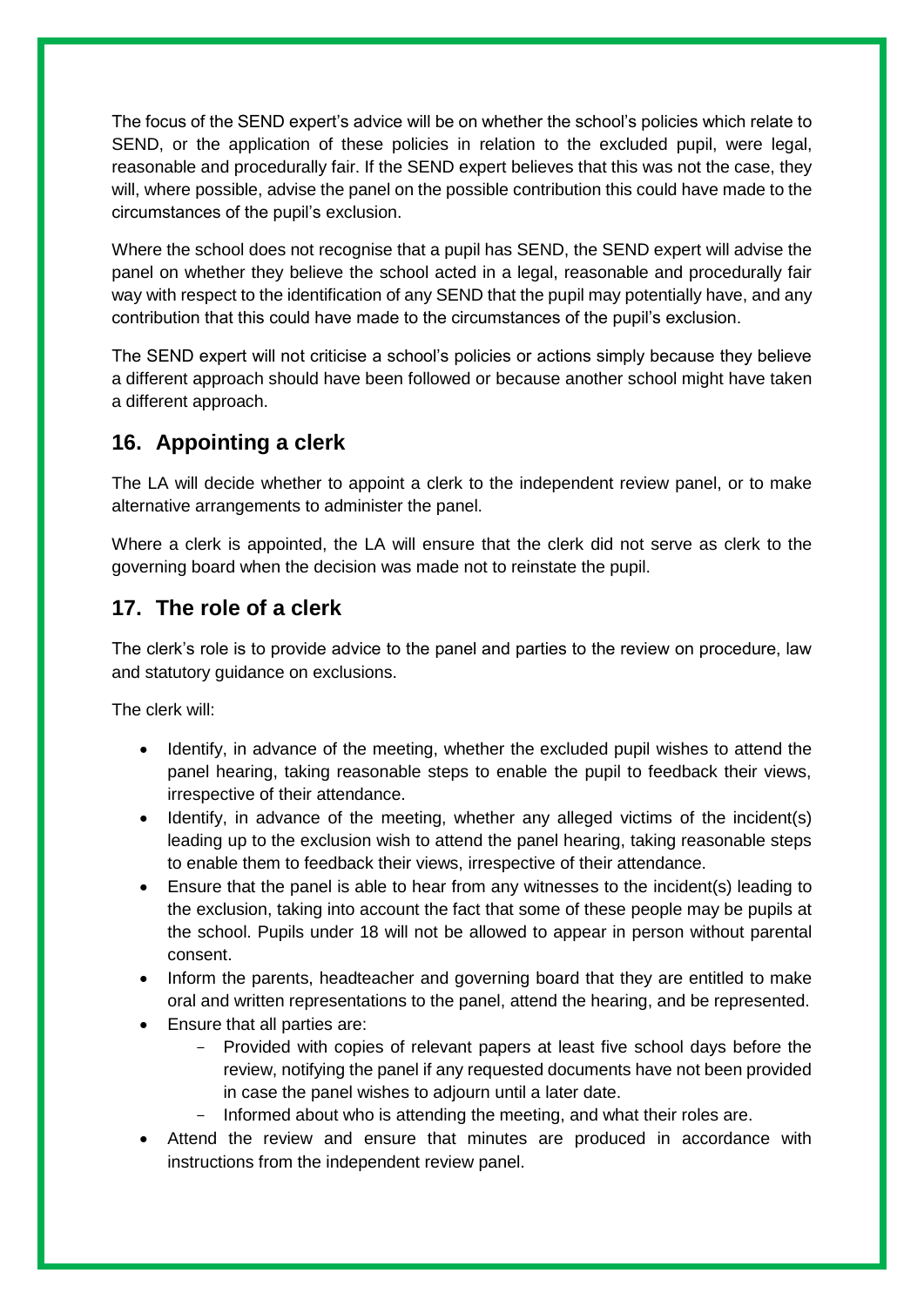Where a clerk is not appointed, the LA will undertake the functions outlined above.

#### **18. The duties of the independent review panel**

The role of the panel is to review the governing board's decision not to reinstate an excluded pupil. In reviewing the decision, the panel will consider the interests and circumstances of the excluded pupil, including the circumstances in which the pupil was excluded, and have regard to the interests of other pupils and people working at the school. The panel will apply the civil standard of proof, rather than the criminal standard of 'beyond reasonable doubt'.

Following the review, the panel will do one of the following:

- Uphold the decision
- Recommend that the governing board reconsiders reinstatement
- Quash the decision and direct that the governing board reconsiders reinstatement

The panel's decision does not have to be unanimous and can be decided by a majority vote. It is binding on the pupil, parents, governing board, headteacher and LA.

#### <span id="page-16-0"></span>**19. Reconsidering reinstatement following a review**

Where the independent review panel instructs the governing board to reconsider their decision not to reinstate a pupil, they will do so within 10 school days of being given notice of the review panel's decision.

The school is aware that if, following an instruction to reconsider, the governing board does not offer to reinstate the pupil, then the school will be required to make a payment of £4,000 directly to the LA area in which the school is located.

Where the independent review panel recommends that the governing board should reconsider their decision not to reinstate a pupil, they will do so within 10 school days of being given notice of the review panel's decision. The school is aware that if, following a recommendation to reconsider, the governing board does not offer to reinstate the pupil, it will not be subject to a financial adjustment. If, following reconsideration, the governing board offers to reinstate the pupil but the parents decline, no adjustment will be made to the school's budget.

Following reconsideration, the governing board will notify the parents, headteacher and LA of their reconsidered decision and the reasons for this.

#### <span id="page-16-1"></span>**20. Criminal investigations**

The headteacher will not postpone taking a decision to suspend or exclude a pupil due to a police investigation being underway, or any criminal proceedings that are in place.

Particular consideration will be given by the headteacher when deciding to suspend or exclude a pupil where evidence is limited by a police investigation, to ensure that any decision made is fair and reasonable.

If the governing board is required to consider the headteacher's decision in these circumstances, they will not postpone the meeting and will make a decision based on the evidence available.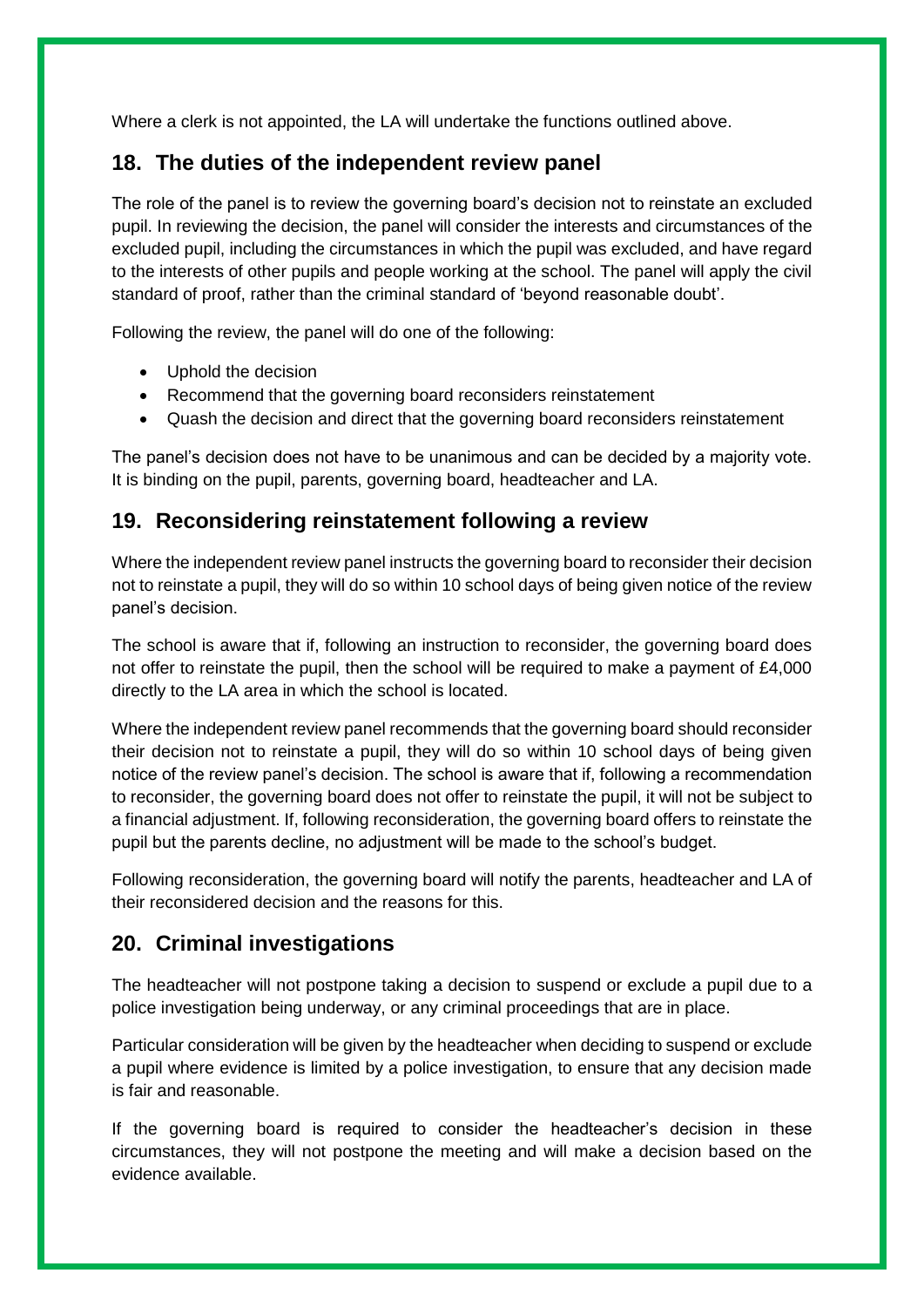#### <span id="page-17-0"></span>**21. Training requirements**

The LA will ensure that all independent review panel members and clerks have received training within the two years prior to the date of the review. Training will cover:

- The requirements of the legislation, regulations and statutory guidance governing suspensions and exclusions.
- The need for the panel to observe procedural fairness and the rules of natural justice.
- The role of the chair of a review panel.
- The role of the clerk to a review panel.
- The duties of headteachers, governing boards and the panel under the Equality Act 2010.
- The effect of section 6 of the Human Rights Act 1998 and the need to act in a manner compatible with human rights protected by that Act.

Clerks will also have an up-to-date understanding on developments in case law which are relevant to suspension and exclusion.

#### **22. Monitoring and review**

This policy will be reviewed **annually** by the headteacher in conjunction with the governing board. The next scheduled review date for this policy is **June 2023**.

All members of staff will be required to familiarise themselves with this policy as part of their induction programme.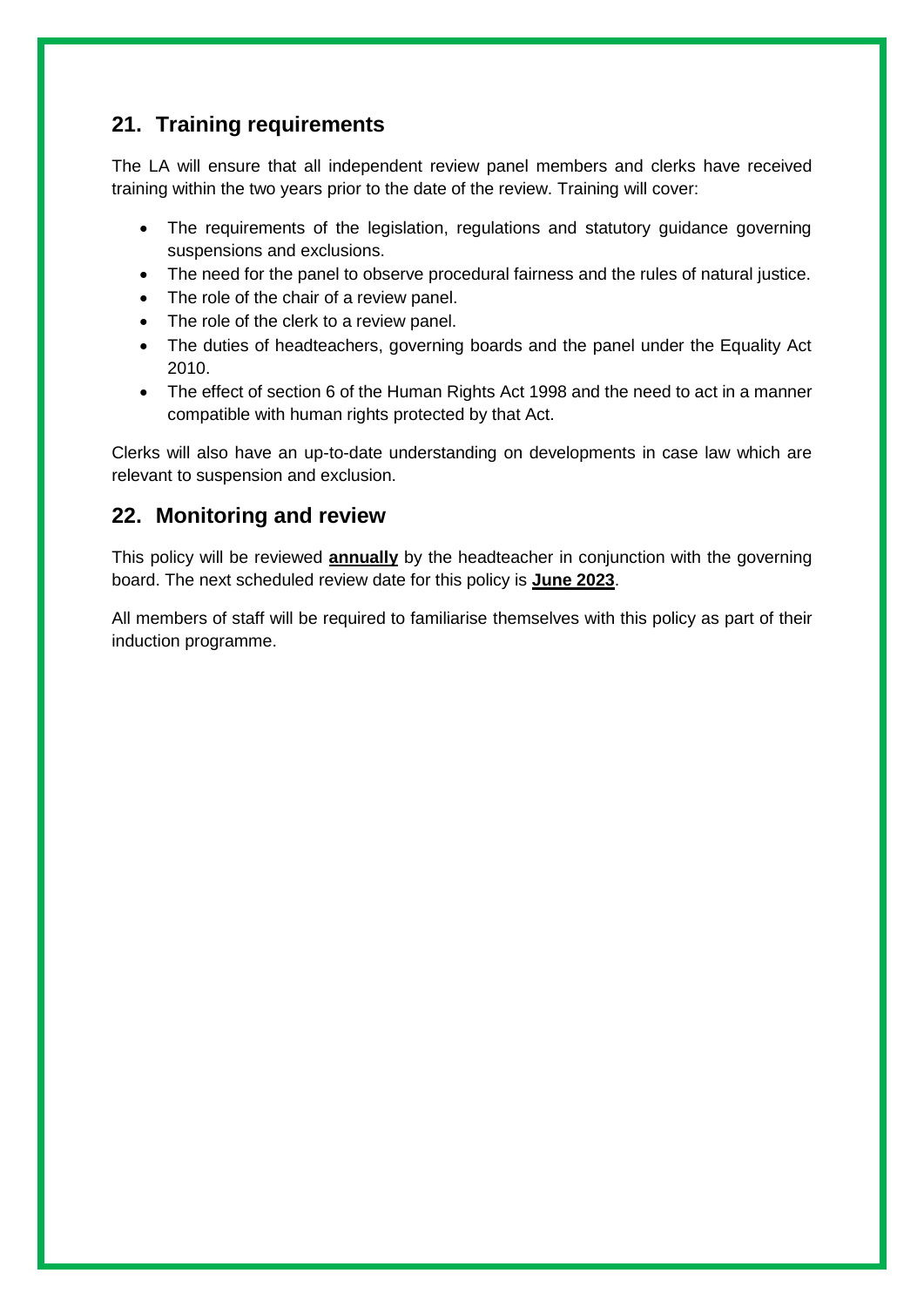## <span id="page-18-0"></span>**Flowchart for reviewing the headteacher's suspension or exclusion decision**